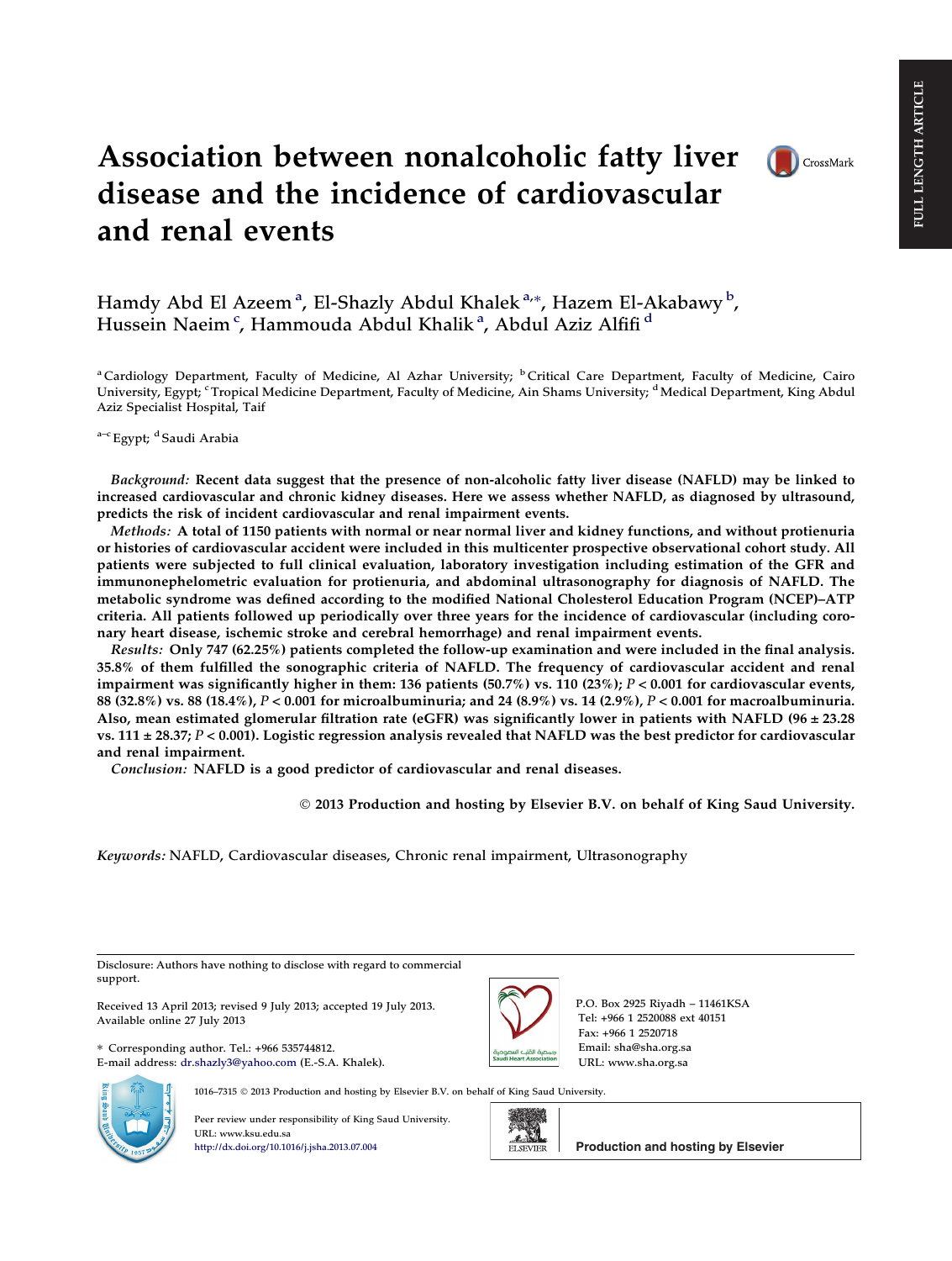#### Introduction

Tonalcoholic fatty liver disease (NAFLD) is a clinical condition characterized by histological features resembling that of alcohol-induced liver injury, but occurs in patients who do not abuse alcohol. NAFLD encompasses a histological spectrum ranging from simple steatosis to steatohepatitis, advanced fibrosis and cirrhosis [\[1\].](#page-7-0)

It frequently occurs with features of the metabolic syndrome (MetS) [\[2\]](#page-7-0). The MetS is known to be a strong predictor of NAFLD and is a well-known precursor of cardiovascular disease (CVD), but the potential cardiovascular risk of NAFLD itself has not been well investigated [\[3\].](#page-7-0)

Recent cross-sectional studies have documented that patients with NAFLD have a markedly greater carotid artery wall thickness than those without NAFLD [\[4,5\]](#page-7-0). However, carotid artery wall thickness is only a marker of early generalized atherosclerosis [\[6\]](#page-7-0), so it is currently uncertain whether NAFLD is significantly associated with increased risk of future cerebrovascular events.

Growing evidence suggests that NAFLD may be linked to an increased risk for chronic kidney disease (CKD) especially in a population with type-2 diabetes [\[7\]](#page-7-0). The treatment of earlier stages of nephropathy, especially in diabetes, is effective in slowing progression toward end stage renal disease [\[8,9\]](#page-7-0). Thus, the early detection of precursors and risk factors for CKD is very important.

Objectives: To identify the prevalence of NAFLD and to assess whether NAFLD is associated with an increased incidence of CKD and CVD, including coronary heart disease (CHD), ischemic stroke and cerebral hemorrhage.

# Patients and methods

#### Ethics

The study protocol was approved by the local ethical committee. No interference with normal routine patient management or invasive medical procedures was required by the protocol. Investigators decided on the treatment that was in the best interest of their patients.

# Design

This multicenter prospective observational cohort study enrolled 1150 patients between January 2009 and February 2010 with normal or near nor-

#### Abbreviations and Acronyms

|           | Notic viations and Acton yins                  |
|-----------|------------------------------------------------|
|           | $NAFLD = non-alcoholic fatty liver disease$    |
| NCEP      | = national cholesterol education program       |
| eGFR      | = estimated glomerular filtration rate         |
| CKD       | = chronic kidney disease                       |
| CVD       | = cardiovascular disease                       |
| BMI       | = body mass index                              |
| ALT       | = alanine aminotransferase                     |
| AST       | = aspartate aminotransferase                   |
| T.        | = cholesterol, total cholesterol               |
|           | $LDL-C = low density lipoprotein cholesterol$  |
|           | $HDL-C$ = high density lipoprotein cholesterol |
| <b>UA</b> | = unstable angina                              |
| MI        | = myocardial infarction                        |
| CHD       | = coronary heart disease                       |
| DDM       | = duration of diabetes mellitus                |
| N         | = number                                       |
| SD        | $=$ standard variation                         |
| BMI       | = body mass index                              |
| WC        | = waist circumference                          |
| FBS       | = fasting blood sugar                          |
| SBP       | = systolic blood pressure                      |
| DBP       | = diastolic blood pressure                     |
| DМ        | $=$ diabetes mellitus                          |
| HbA1c     | = glycosylated hemoglobin                      |
| MetS      | = metabolic syndrome                           |
| GGT       | = gamma glutamyl transaminase                  |
|           |                                                |

mal liver and kidney functions, and without overt protienuria or history of cardiovascular events.

#### Exclusion criteria

Patients with (a) previous history of CVD, including unstable angina (UA), myocardial infarction (MI), coronary revascularization, ischemic stroke, cerebral hemorrhage; (b) previous history of overt protienuria, or eGFR <  $60$  ml/min/1.73 m<sup>2</sup>, or were receiving medical treatment for current kidney disease at the time of their initial examinations; (c) with known history of liver disease including viral, genetic, autoimmune, and drug-induced liver disease or those with positive test for hepatitis B antigen or hepatitis C antibody; and (d) with a history of alcohol intake or cancer.

Prior to starting the study, the objectives and methods were explained to all patients.

#### Evaluation of patients

All patients were subjected to:

(1) Full clinical evaluation: Special emphasis on history of smoking and alcohol consumption, assessment of vital signs (including BP; measured in the supine position after 15 min of bed rest), and symptoms of renal impairment (e.g. vomiting, blurred vision and/or change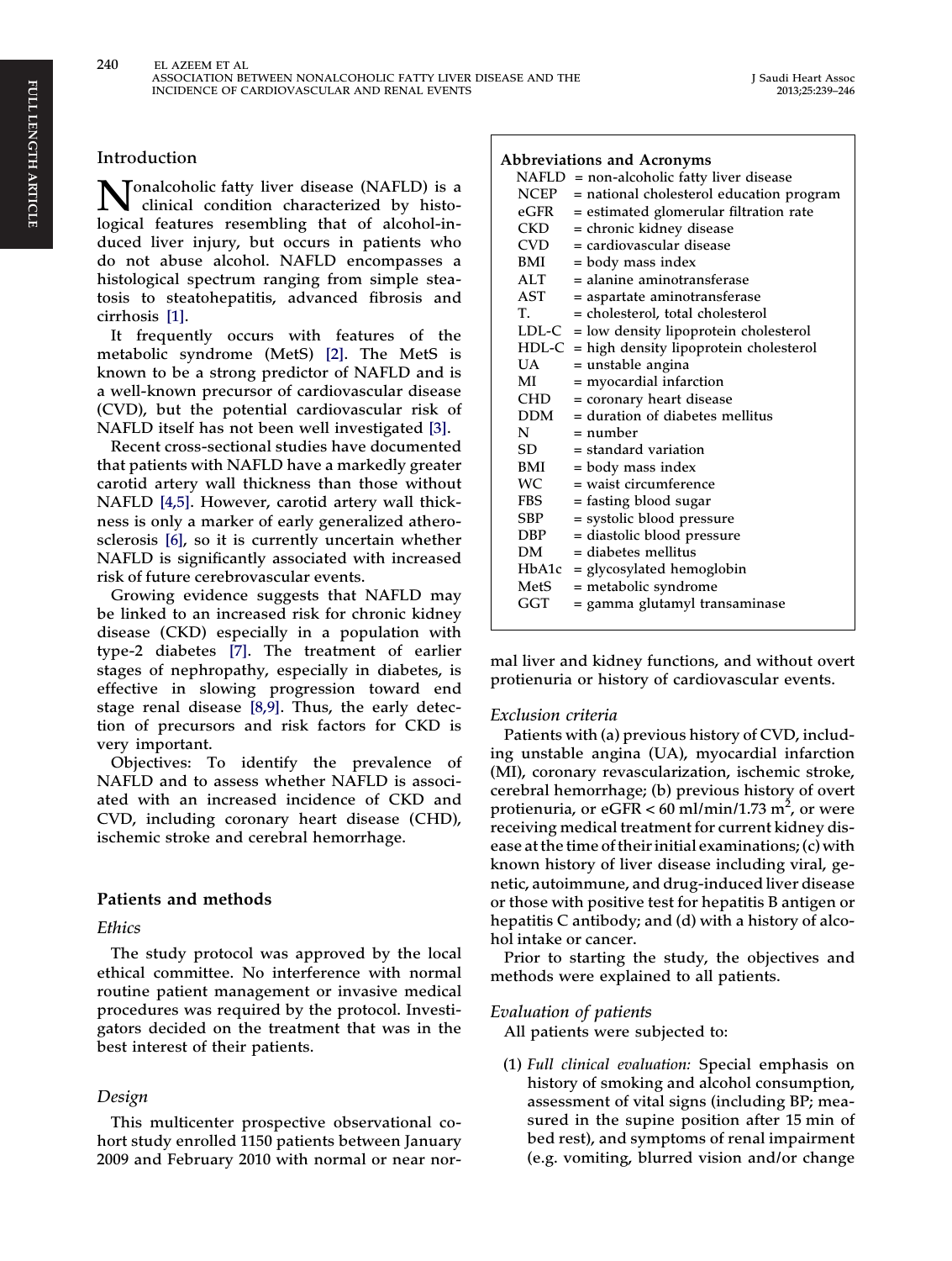urine output) were also taken in consideration. Body mass index (BMI) was calculated as body weight in kilograms divided by the square of the participant's height in meters. Waist circumference (WC) was measured in a standing position at the level of the

- umbilicus. (2) Laboratory investigations
- Routine labs, including liver function test: alanine aminotransferase (ALT) and aspartate aminotransferase (AST); hepatitis B antigen and hepatitis C antibody; kidney function tests: creatinine and urea; FBS; HbA1c; urine analysis; lipid profile (Total cholesterol, LDL-C, HDL-C and serum triglyceride using 12–14 h fasting blood sample).
- Lab specific for the study:
	- (i) eGFR:- according to the Modification of Diet in Renal Disease (MDRD) equation: [\[10\]](#page-7-0)

eGFRðml=min=1:73 m2 Þ ¼ 186 ðCreatinine=88:4Þ 1:154 ðAgeÞ 0:<sup>203</sup> ð0:742if femaleÞ ð1:210if blackÞ

- (i) Urinary albumin excretion rate was measured from an early morning urine sample as albumin-to-creatinineratiobyanimmunonephelometric method; microalbuminuria and macroalbuminuria (overt proteinuria) were present when urinary albumin excretion was 30–299  $\mu$ g/mgcreatinine and  $\geq$ 300  $\mu$ g/mgcreatinine,respectively[\[8\]](#page-7-0).Renalimpairmentwas defined as eGFR  $\leq 60$  ml/min/1.73 m<sup>2</sup> and/or overtprotienuria.
- (3) Electrocardiography.
- (4) Radiological examination including abdominal ultrasound to exclude chronic liver disease and to diagnose fatty liver. This was carried out by a trained operator blinded to participants' clinical and laboratory characteristics. Four known criteria (hepatorenal echo contrast, liver brightness, deep attenuation, and vascular blurring) are required to diagnose NAFLD [\[11\]](#page-7-0).
- (5) MetS components were determined according to NCEP-ATP-III criteria [\[12\]](#page-7-0), using the following values: (i)  $WC \ge 102$  cm for males and  $\geq 88$  cm for females; (ii) Triglycerides  $\geq 150$  mg/dL; (iii) HDL-C < 40 mg/dL for males and  $\langle 50 \text{ mg/dL}$  for females; (iv) BP  $\geq$ 130/85 mmHg; and (v) FBS level  $\geq 100$  mg/dL. Patients using antihypertensive drugs or hypoglycemic drugs are accepted as having a positive MetS criterion. MetS is confirmed when three of five components are present.

#### Follow-up

The patients were followed up periodically every 6–12 months for a period of three years, for the incidence of cardiovascular and kidney events. Cardiovascular events include CHD, ischemic stroke and cerebral hemorrhage. CHD includes UA, acute MI, silent MI and coronary revascularization. CVD was confirmed by reviewing medical records of the hospital and electrocardiogram changes. Non-fatal cerebrovascular accident, confirmed by medical records, showed new-onset neurological symptoms lasting >24 h with diagnostic imaging tests (computed tomography or nuclear magnetic resonance). Kidney events were assessed if eGFR progressed to <60 ml/min/ 1.73  $m^2$  and/or protienuria.

#### Statistical analysis

Data of each patient was collected in a special file, coded and fed to the computer on a statistical package using SPSS software for windows, version 18 for (SPSS Inc., Chicago IL, USA). Descriptive statistics were done including mean, standard of deviation for the non-categorical variables and prevalence for categorical variables. Continuous variables were evaluated using t-test and categorical variables using Chi square. Logistic regression was used to analyze correlation between the incidence of cardiovascular and renal impairment events and NAFLD.  $P < 0.05$  will be considered statistically significant.

# Results

#### Demographic data

All 1150 patients in this study had normal and near normal kidney function and no overt protienuria or history of cardiovascular accident at baseline. However, only 747 (64.95%) of these patients attended and completed the follow-up examination, and were included in the final analysis. In terms of demographic variables, eGFR, and NAFLD status, the patients who completed the follow-up examination were essentially similar to the 403 (35.05%) patients who did not attend the follow-up examinations. ([Table 1](#page-3-0)).

The 268 (35.8%) patients who fulfilled the sonographic criteria of NAFLD were predominantly smokers and had significantly higher BMI. This group also had higher systolic and diastolic BP. Patients on antihypertensive drugs were significantly higher [\(Table 2\)](#page-3-0).

Diabetes mellitus (DM) was not significantly higher in NAFLD patients with higher  $HbA_{1c}$  but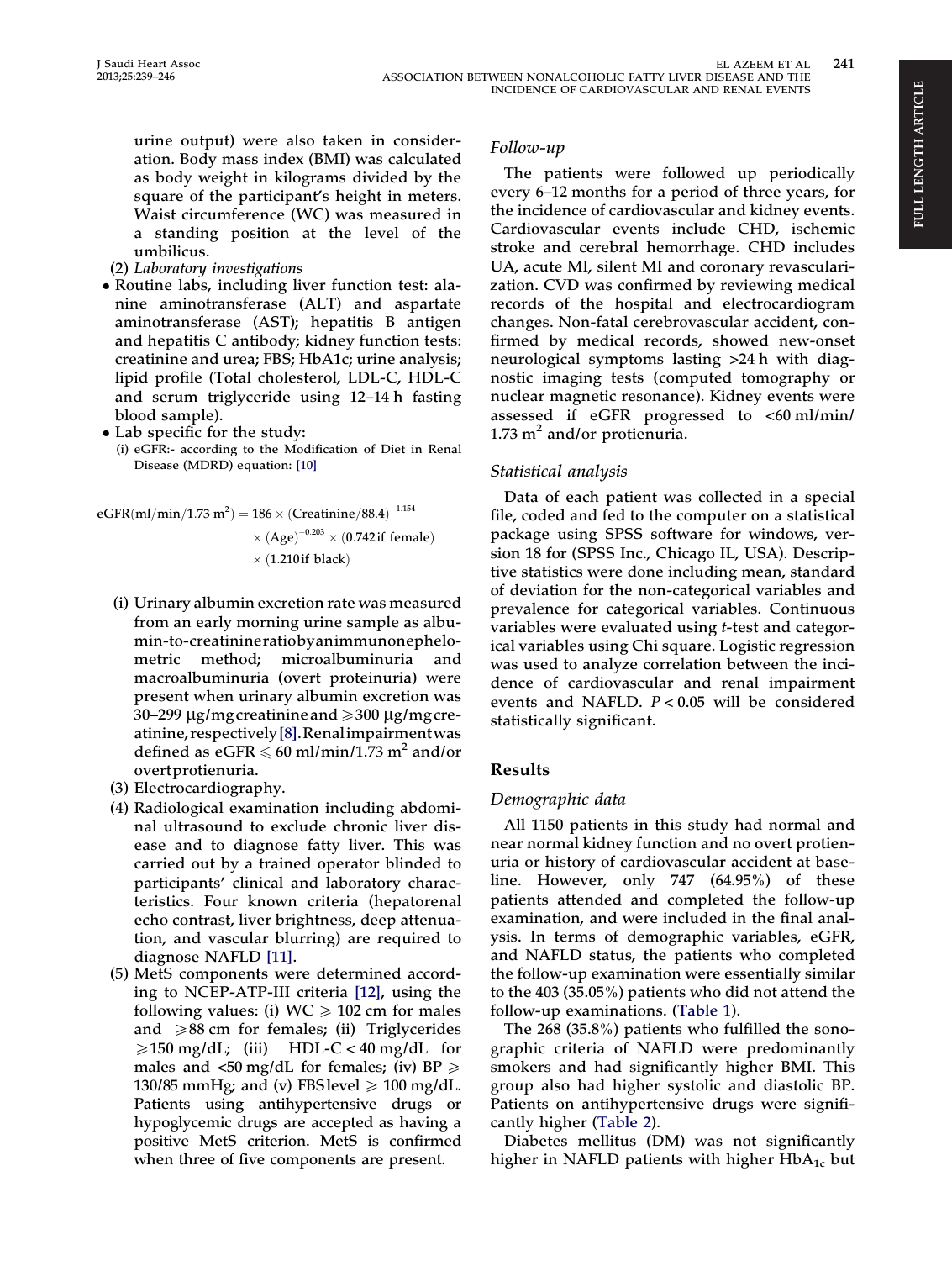<span id="page-3-0"></span>

|  |  |  |  |  |  |  | Table 1. Baseline clinical profile of all included participants. |
|--|--|--|--|--|--|--|------------------------------------------------------------------|
|--|--|--|--|--|--|--|------------------------------------------------------------------|

| Variables                          |               | Participants who<br>completed the follow-up period | Participants who did not<br>complete follow-up period | $P$ value |
|------------------------------------|---------------|----------------------------------------------------|-------------------------------------------------------|-----------|
|                                    |               | $N = 747(64.95\%)$                                 | $N = 403$ (35.05%)                                    |           |
| Age (years)                        | Mean $\pm$ SD | $51.44 \pm 11.32$                                  | $50.84 \pm 10.46$                                     | 0.201     |
| Sex (male)                         | $N(\% )$      | $266(48.9\%)$                                      | $202(50.1\%)$                                         | 0.845     |
| BMI $(kg/m^2)$                     | $Mean \pm SD$ | $34 \pm 4.34$                                      | $34.35 \pm 3.82$                                      | 0.178     |
| $WC$ (cm)                          | $Mean \pm SD$ | $105.22 \pm 8.5$                                   | $105.18 \pm 8.02$                                     | 0.464     |
| <b>Smokers</b>                     | $N(\%)$       | $166(22.48\%)$                                     | $86(21.3\%)$                                          | 0.643     |
| SBP (mmHg)                         | $Mean \pm SD$ | $134.82 \pm 14.80$                                 | $136.55 \pm 14.33$                                    | 0.055     |
| $DBP$ (mmHg)                       | $Mean \pm SD$ | $83.86 \pm 8.30$                                   | $84.48 \pm 8.20$                                      | 0.231     |
| Antihypertensive                   | $N(\%)$       | $242(32.4\%)$                                      | $139(34.5\%)$                                         | 0.605     |
| DM.                                | $N(\%)$       | 431(57.7%)                                         | $252(62.5\%)$                                         | 0.345     |
| FBS (mg/dL)                        | $Mean \pm SD$ | $108.10 \pm 16.82$                                 | $107.90 \pm 15.90$                                    | 0.840     |
| $HbA_{1c}$ (%)                     | $Mean \pm SD$ | $3.57 \pm 3.16$                                    | $3.26 \pm 3.13$                                       | 0.125     |
| DDM (years)                        | $Mean \pm SD$ | $31.84 \pm 29.60$                                  | $31.16 \pm 28.37$                                     | 0.741     |
| Oral hypoglycemia                  | $N(\% )$      | $384(51.4\%)$                                      | $216(53.6\%)$                                         | 0.675     |
| Insulin therapy                    | $N(\%)$       | 65(8.7%)                                           | $38(9.4\%)$                                           | 0.706     |
| T. cholesterol (mg/dL)             | $Mean \pm SD$ | $214.45 \pm 45.85$                                 | $210.48 \pm 40.88$                                    | 0.145     |
| $HDL-C$ (mg/dL)                    | $Mean \pm SD$ | $46.19 \pm 7.09$                                   | $46.91 \pm 7.98$                                      | 0.111     |
| $LDL-C$ (mg/dL)                    | $Mean \pm SD$ | $133.21 \pm 30.84$                                 | $130.45 \pm 27.68$                                    | 0.133     |
| Triglyceride (mg/dL)               | $Mean \pm SD$ | $160.17 \pm 48.35$                                 | $158.73 \pm 44.29$                                    | 0.620     |
| $ALT$ (U/L)                        | $Mean \pm SD$ | $57.20 \pm 27.96$                                  | $57.67 \pm 29.0$                                      | 0.790     |
| AST (U/L)                          | $Mean \pm SD$ | $44.34 \pm 19.06$                                  | $43.86 \pm 20.84$                                     | 0.704     |
| MetS                               | $Mean \pm SD$ | $2.97 \pm 1.05$                                    | $2.89 \pm 1.07$                                       | 0.216     |
| MetS                               | $N(\% )$      | 506(67.7%)                                         | $287(71.2\%)$                                         | 0.559     |
| eGFR (ml/min/1.73 m <sup>2</sup> ) | $Mean \pm SD$ | $107 \pm 26.56$                                    | $107 \pm 24.84$                                       | 0.825     |
| <b>NAFLD</b>                       | $N(\%)$       | $268(35.8\%)$                                      | 149(36.9%)                                            | 0.762     |

Table 2. Clinical profile of the patients included in the final analysis in relation to NAFLD.

| Variables              |                      | <b>NAFLD</b>                  | P value                       |         |
|------------------------|----------------------|-------------------------------|-------------------------------|---------|
|                        |                      | No: $N = 479(66.2\%)$         | Yes: $N = 268$ (35.8%)        |         |
| Age (years)            | Mean $\pm$ SD(range) | $51.11 \pm 10.65(29 - 78)$    | $52.10 \pm 12.46(30 - 78)$    | 0.078   |
| Sex (male)             | $N(\% )$             | $233(48.6\%)$                 | $133(49.6\%)$                 | 0.245   |
| BMI $(kg/m2)$          | Mean $\pm$ SD(range) | $34.35 \pm 3.8(26 - 45)$      | $33.37 \pm 5.11(26 - 45)$     | 0.013   |
| $WC$ (cm)              | Mean $\pm$ SD(range) | $105.12 \pm 7.97(89 - 129)$   | $105.40 \pm 9.38(89 - 128)$   | 0.853   |
| <b>Smokers</b>         | $N(\% )$             | $106(22.1\%)$                 | $62(23.1\%)$                  | < 0.001 |
| $SBP$ (mmHg)           | Mean $\pm$ SD(range) | $136.61 \pm 14.62(110-175)$   | $131.61 \pm 14.83(110-169)$   | < 0.001 |
| $DBP$ (mmHg)           | Mean $\pm$ SD(range) | $84.50 \pm 8.35(70 - 110)$    | $82.74 \pm 8.11(70 - 100)$    | 0.017   |
| Antihypertensive       | $N(\%)$              | $159(33.2\%)$                 | $83(30.9\%)$                  | < 0.001 |
| DM.                    | $N(\%)$              | 218(45.5%)                    | $213(79.4\%)$                 | 0.055   |
| FBS (mg/dL)            | Mean $\pm$ SD(range) | $108 \pm 16.16(78 - 158)$     | $108.27 \pm 17.98(79 - 146)$  | 0.969   |
| $HbA_{1c}$ (%)         | Mean $\pm$ SD(range) | $2.78 \pm 3.14(0-9)$          | $4.96 \pm 2.68(0 - 11.6)$     | < 0.001 |
| DDM (years)            | Mean $\pm$ SD(range) | $23.55 \pm 29.44(0 - 120)$    | $46.65 \pm 30.06(0-132)$      | < 0.001 |
| Oral hypoglycemia      | $N(\% )$             | 204(42.5%)                    | $180(67.2\%)$                 | 0.001   |
| Insulin therapy        | $N(\% )$             | 24(5%)                        | $41(15.3\%)$                  | < 0.001 |
| T. cholesterol (mg/dL) | Mean $\pm$ SD(range) | $198.06 \pm 35.65(131 - 294)$ | $243.75 \pm 47.48(139 - 345)$ | < 0.001 |
| $HDL-C$ (mg/dL)        | Mean $\pm$ SD(range) | $48.02 \pm 6.96(32 - 66)$     | $42.94 \pm 6.09(33 - 58)$     | < 0.001 |
| $LDL-C$ (mg/dL)        | Mean $\pm$ SD(range) | $121.04 \pm 23.67(80 - 181)$  | $154.96 \pm 30.25(80 - 212)$  | < 0.001 |
| Triglyceride (mg/dL)   | Mean $\pm$ SD(range) | $151.49 \pm 44.24(69 - 243)$  | $175.68 \pm 51.48(78 - 278)$  | < 0.001 |
| ALT (U/L)              | Mean $\pm$ SD(range) | $49.82 \pm 24.06(18 - 134)$   | $70.40 \pm 29.6(21 - 134)$    | < 0.001 |
| AST (U/L)              | Mean $\pm$ SD(range) | $39.66 \pm 17.37(18-94)$      | $52.68 \pm 19.14(20 - 102)$   | < 0.001 |
| MetS                   | Mean $\pm$ SD(range) | $2.86 \pm 1.07(0 - 5)$        | $3.16 \pm 0.98(1 - 5)$        | 0.01    |
| MetS                   | $N(\% )$             | $294(61.4\%)$                 | $212(79.1\%)$                 | < 0.001 |

duration of diabetes mellitus (DDM) was longer. Patients using oral hypoglycemic drugs and insulin therapy were also significantly higher in the NAFLD group (Table 2).

NAFLD patients also had significantly higher levels of cholesterol, LDL-C, triglyceride and liver enzymes and lower levels of HDL-C (Table 2).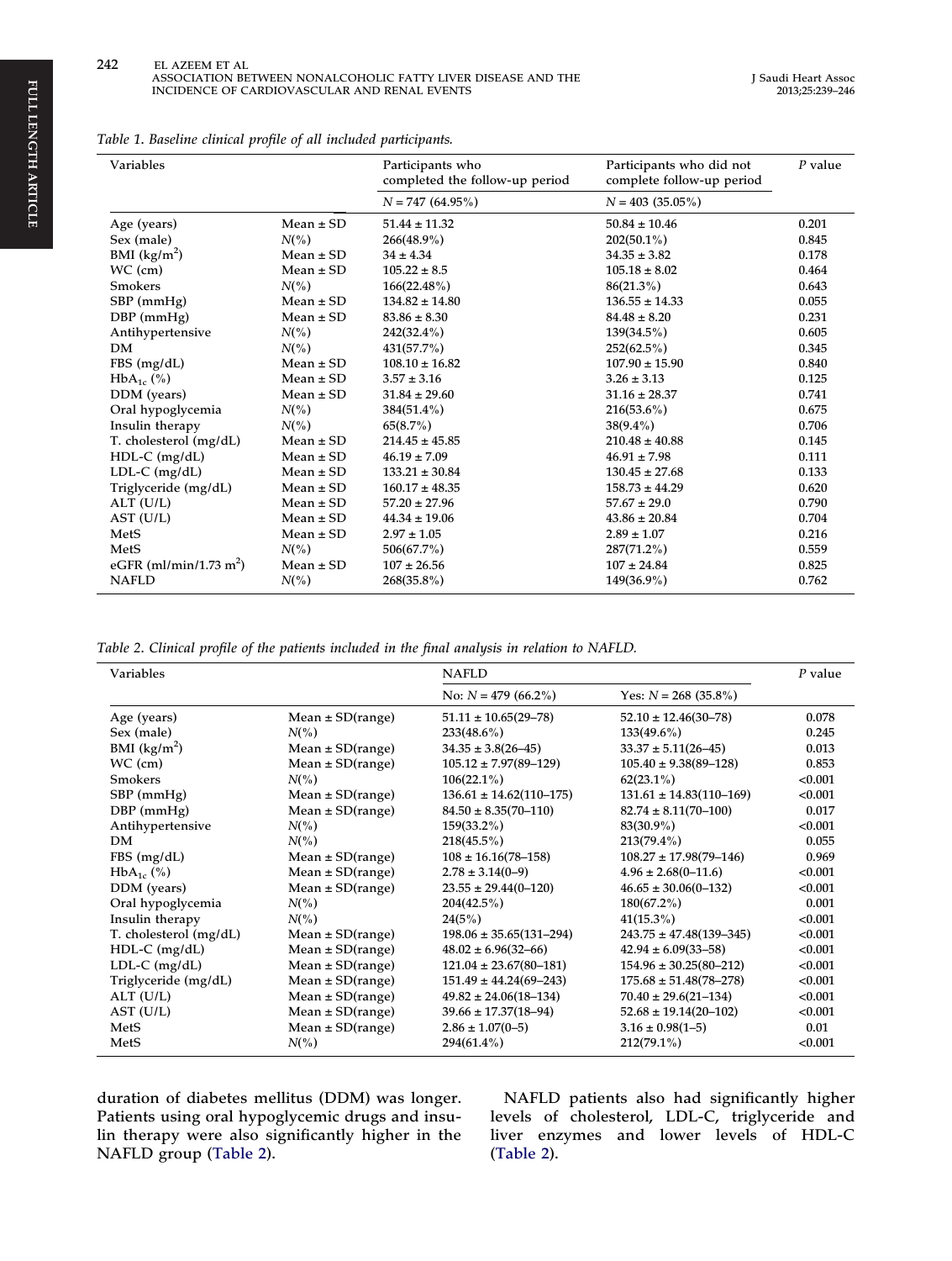#### EL AZEEM ET AL 243 ASSOCIATION BETWEEN NONALCOHOLIC FATTY LIVER DISEASE AND THE INCIDENCE OF CARDIOVASCULAR AND RENAL EVENTS

| Variables               |                      | <b>NAFLD</b>              |                          |         |
|-------------------------|----------------------|---------------------------|--------------------------|---------|
|                         |                      | No: $N = 479(66.2\%)$     | Yes: $N = 268$ (35.8%)   |         |
| Cardiovascular accident | $N(\% )$             | 110(23%)                  | $136(50.7\%)$            | < 0.001 |
| <b>CHD</b>              |                      |                           |                          |         |
| UA                      | $N(\% )$             | $16(3.3\%)$               | $39(14.6\%)$             | < 0.001 |
| MI                      | $N(\% )$             | $21(4.4\%)$               | 16(6%)                   | < 0.001 |
| Silent MI               | $N(\% )$             | $21(4.4\%)$               | $25(9.3\%)$              | < 0.001 |
| Revascularization       | $N(\% )$             | $40(8.3\%)$               | 51(19%)                  | < 0.001 |
| Cerebrovascular         |                      |                           |                          |         |
| Ischemic stroke         | $N(\% )$             | $38(7.9\%)$               | $44(16.4\%)$             | < 0.001 |
| Cerebral hemorrhage     | $N(\% )$             | $25(5.2\%)$               | $24(9\%)$                | < 0.001 |
| Protienuria             |                      |                           |                          |         |
| Microalbuminuria        | $N(\% )$             | $88(18.4\%)$              | $88(32.8\%)$             | < 0.001 |
| Macroalbuminuria        | $N(\% )$             | $14(2.9\%)$               | $24(8.9\%)$              | < 0.001 |
| eGFR                    | Mean $\pm$ SD(range) | $111 \pm 28.37(81 - 154)$ | $96 \pm 23.28(64 - 148)$ | < 0.001 |

Table 3. The frequency of cardiovascular incident and renal impairment in relation to NAFLD.

The frequency of MetS and the mean number of MetS risk factors were significantly higher in those with NAFLD [\(Table 2\)](#page-3-0).

During the follow-up period, 246 (35.8%) patients developed cardiovascular events; 131 (53.2%) patients developed cerebrovascular events; 82 (62.6%) developed ischemic stroke; 49 (37.4%) developed cerebral hemorrhage; 138 (56.1%) developed cardiovascular events; 55 (39.9%) developed UA; 37 (26.8%) developed MI; and 46 (33.3%) developed silent MI. Ninety one (37%) patients underwent revascularization (60 patients for percutaneous revascularization and 31 patients for surgical revascularization).

Cardiovascular events were significantly higher in those with sonographic findings of NAFLD (50.7% vs. 23%, P < 0.001) (Table 3).

The baseline characteristics of patients who developed cardiovascular events during the follow-up period were: older age  $(59.97 \pm 10.92 \text{ vs.})$  $47.25 \pm 8.92$  years.  $P < 0.001$ ), more likely to be male  $(59.3\% \text{ vs. } 43.9\%, P = 0.006)$  and more likely to be smokers (24.7% vs. 17.9%,  $P = 0.03$ ). The incidence of DM was significantly higher in those who developed cerebrovascular events during the follow-up period (71.1% vs. 51.1%,  $P < 0.001$ ) with significantly higher  $HbA_{1c}$  (4.44 ± 2.98 vs. 3.14 ± 3.16%, P < 0.001) and with considerably longer DDM  $(40.53 \pm 31.91 \text{ vs. } 27.56 \pm 30.66 \text{ years}, P < 0.001).$ Also, the use of oral hypoglycemic drugs was notably higher in these patients (63.4% vs. 45.5%,  $P < 0.001$ ). However, the level of FBS and the number of patients using insulin therapy did not significantly differ between the two groups  $(108.48 \pm 16.70 \text{ vs. } 107.32 \pm 17.08 \text{ mg/dl})$  $P = 0.91$  and 7.4% vs. 11.4%,  $P = 0.061$ , respectively).

They also had a significantly higher level of cholesterol, LDL-C, triglyceride and liver enzymes  $(P < 0.001$  for all), but the level of HDL-C did not significantly differ between the two groups  $(P = 0.059)$ .

The frequency of NAFLD was considerably greater in those who developed cardiovascular events during follow-up (55.3% vs. 26.3%,  $P < 0.001$ ). The frequency and the mean number of MetS risk factors did not significantly differ between the two groups  $(68.7\% \text{ vs. } 65.9\%, P = 0.44)$ and  $3 \pm 1.08$  vs.  $2.91 \pm 0.98$ ,  $P = 0.88$ , respectively).

During the follow-up period, 214 (28.6%) patients developed renal impairment, 176 (82.6%) developed microalbuminuria, and 37 (17.4%) developed macroalbuminuria. The mean eGFR was significantly lower in those who developed renal impairment (i.e. protienuria) during the follow-up period.

The frequency of renal impairment was higher in those with sonographic findings of NAFLD. Also, mean eGFR was significantly lower in NAFLD group (96 ± 23.28 vs. 111 ± 28.37,  $P < 0.001$ ) (Table 3).

The baseline characteristics of patients who developed renal impairment during the follow-up period were: older age  $(52.95 \pm 11.97 \text{ vs.}$  $50.82 \pm 11.04$  years.  $P = 0.01$ ), more likely to be smokers (28.5% vs. 20%,  $P < 0.001$ ) and had considerably increased WC  $(106.78 \pm 10.08 \text{ vs.}$ 104.60  $\pm$  7.7 cm, P = 0.022). The frequency of DM was much higher in those who developed renal impairment during follow-up (98.1% vs. 41.7%,  $P < 0.001$ ) with significantly higher fasting blood sugar  $(110.77 \pm 18.25 \text{ vs. } 107.02 \pm 16.11 \text{ mg/dl})$  $P = 0.035$ ) and HbA<sub>1c</sub> (6.29 ± 1.14 vs. 2.47 ± 3.05%,  $P < 0.001$ ) and much longer DDM (67.12 ± 21.26 vs.  $17.67 \pm 22.84$  yrs,  $P < 0.001$ ). The use of oral hypo-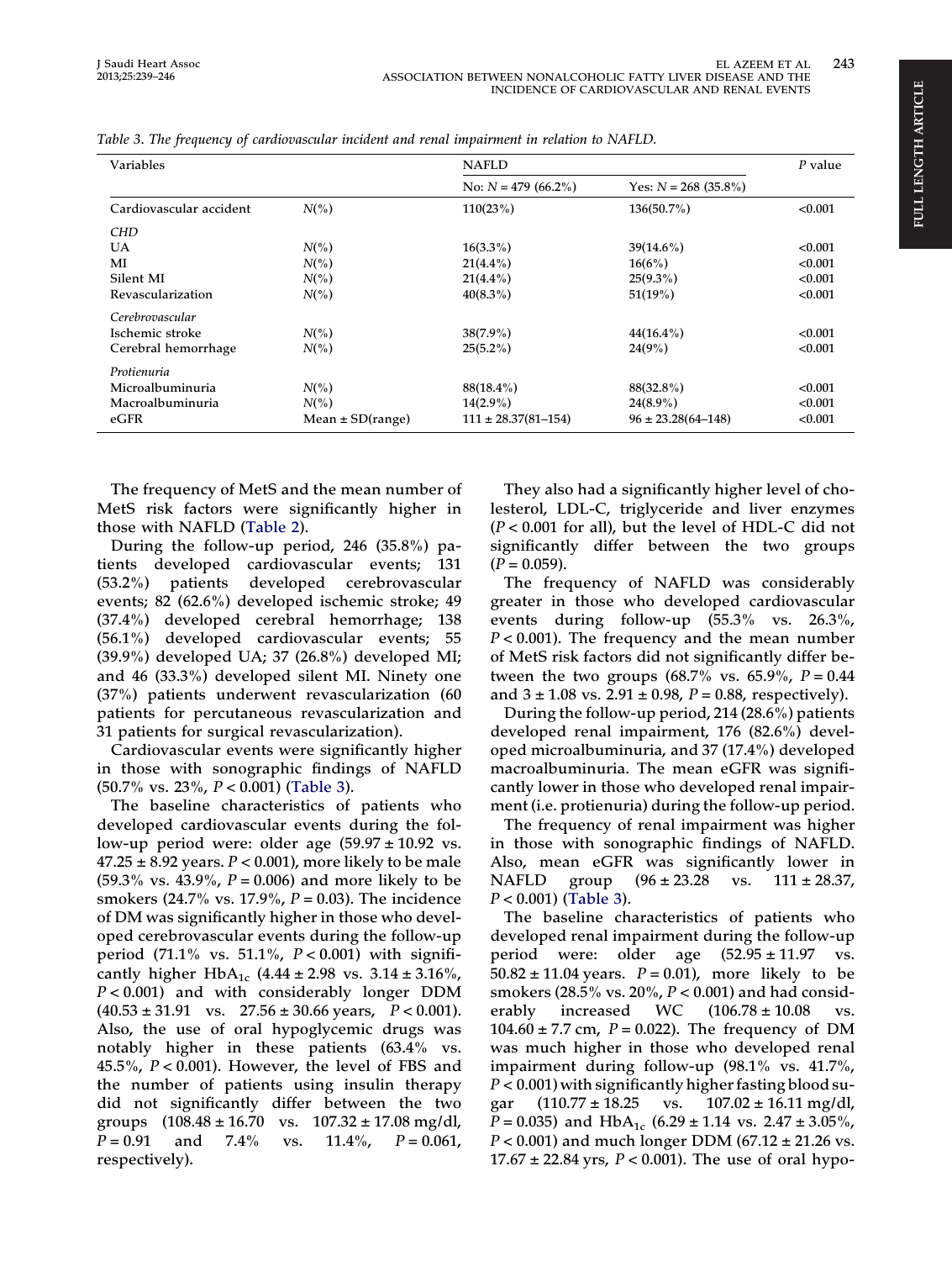Table 4. Logistic regression in relation to cardiovascular and renal impairment events.

| Variables                      | Cardiovascular events |               |           |            | Renal impairment events |           |
|--------------------------------|-----------------------|---------------|-----------|------------|-------------------------|-----------|
|                                | Exp (beta)            | 95%CI         | $P$ value | Exp (beta) | 95%CI                   | $P$ value |
| Age (years)                    | 1.027                 | $0.65 - 1.61$ | 0.907     | 1.006      | $0.97 - 1.03$           | 0.670     |
| Gender                         | 1.159                 | $1.13 - 1.18$ | 0.005     | 1.147      | $0.63 - 1.85$           | 0.646     |
| Weight (kg)                    | 0.983                 | $0.94 - 1.02$ | 0.377     | 1.015      | $0.97 - 1.05$           | 0.451     |
| BMI $(kg/m^2)$                 | 0.958                 | $0.85 - 1.07$ | 0.446     | 0.972      | $0.86 - 1.09$           | 0.633     |
| $WC$ (cm)                      | 1.031                 | $0.99 - 1.07$ | 0.119     | 1.009      | $0.96 - 1.05$           | 0.707     |
| Smoker (yes vs. no)            | 0.707                 | $0.37 - 1.33$ | 0.283     | 1.319      | $0.57 - 3.04$           | 0.112     |
| $SBP$ (mmHg)                   | 1016                  | $0.98 - 1.04$ | 0.293     | 1.033      | $0.99 - 1.07$           | 0.071     |
| DBP (mmHg)                     | 0.981                 | $0.92 - 1.03$ | 0.514     | 0.941      | $0.87 - 1.01$           | 0.122     |
| Antihypertensive (yes vs. no)  | 1.283                 | $0.63 - 2.61$ | 0.492     | 1.067      | $0.41 - 2.76$           | 0.894     |
| FBS(mg/dL)                     | 0.995                 | $0.98 - 1.01$ | 0.551     | 1.013      | $0.99 - 1.03$           | 0.163     |
| $HbA_{1c}$ (%)                 | 1.033                 | $0.99 - 1.07$ | 0.071     | 0.954      | $0.74 - 1.27$           | 0.013     |
| DDM (years)                    | 0.995                 | $0.97 - 1.01$ | 0.110     | 1.094      | $1.07 - 1.11$           | 0.009     |
| Oral hypoglycemia (yes vs. no) | 2.709                 | $0.65 - 3.27$ | 0.171     | 0.305      | $0.04 - 2.09$           | 0.228     |
| Insulin therapy (yes vs. no)   | 1.984                 | $0.50 - 3.82$ | 0.327     | 0.321      | $0.05 - 1.96$           | 0.219     |
| T. cholesterol (mg/dL)         | 1.014                 | $0.99 - 1.03$ | 0.061     | 1.015      | $1.00 - 1.02$           | 0.011     |
| $HDL-C$ (mg/dL)                | 0.982                 | $0.95 - 1.01$ | 0.237     | 0.970      | $0.92 - 1.02$           | 0.250     |
| $LDL-C$ (mg/dL)                | 1.003                 | $0.99 - 1.01$ | 0.024     | 0.998      | $0.98 - 1.01$           | 0.756     |
| Triglyceride (mg/dL)           | 1.001                 | $0.99 - 1.01$ | 0.075     | 0.994      | $0.98 - 1.01$           | 0.129     |
| $ALT$ (U/L)                    | 0.999                 | $0.99 - 1.01$ | 0.806     | 1.010      | $0.98 - 1.03$           | 0.429     |
| AST (U/L)                      | 1.003                 | $0.96 - 1.04$ | 0.867     | 0.992      | $0.96 - 1.02$           | 0.651     |
| MetS (yes vs. no)              | 0.800                 | $0.36 - 1.77$ | 0.127     | 1.070      | $0.39 - 2.93$           | 0.085     |
| MetS (mean)                    | 0.864                 | $0.57 - 1.30$ | 0.108     | 0.638      | $0.39 - 1.02$           | 0.078     |
| NAFLD (yes vs. no)             | 5.210                 | $1.93 - 4.25$ | < 0.001   | 1.015      | $1.70 - 4.02$           | 0.005     |

glycemic drugs and insulin therapy was higher in those who developed renal impairment during the follow-up period  $(80.8\% \text{ vs. } 39.6\%, P < 0.001)$ and 25.23% vs.  $2\%$ ,  $P < 0.001$ , respectively). These patients also had a significantly higher level of cholesterol, LDL-C, triglyceride and liver enzymes  $(P < 0.001)$ . However, the level of HDL-C was much lower in those who developed renal impairment during follow-up ( $P < 0.001$ ).

The incidence of NAFLD was notably higher in patients with renal impairment during follow-up than those without  $(51.9\% \text{ vs. } 29.3\%, P < 0.001).$ The mean number of MetS risk factors was  $3.20 \pm 0.96$  in patients with renal impairment, which is higher than those who did not develop renal impairment during the follow-up period  $(2.87 \pm 1.07, P = 0.003).$ 

#### Correlative analysis

Correlations of cardiovascular and renal impairment events with NAFLD in addition to other risk factors were analyzed by forward logistic regression analysis. NAFLD was the best predictor for cardiovascular and renal impairment as indicated by the highest Exp to odds ratio in both (Table 4).

#### Discussion

That NAFLD is significantly associated with an increased risk of future cardiovascular and renal

impairment events may help to explain underlying mechanisms and may be of clinical importance for undertaking preventive and therapeutic strategies. We have prospectively assessed the prevalence of NAFLD and its association with the increased incidence of CKD and CVD.

We report that 35.8% of the patients who completed the follow-up period had sonographic criteria of NAFLD. Of these, 79.4% had type-2 DM, which supports the results of studies showing NAFLD prevalence in the 15–30% range in the general population, its almost certain increase [\[13,14\]](#page-7-0), and the higher risk of patients with type-2 diabetes for developing NAFLD as well as fibrosis and cirrhosis. Other studies estimate that approximately 70–75% of patients with type-2 diabetes have NAFLD [\[11,14\].](#page-7-0)

Our major findings were that NAFLD is associated with and is the best predictor of increased risk for cardiovascular and renal impairment events. These findings are corroborated by a recent study of 10,337 healthy Korean men followed for approximately 3.5 years, showing that mildly elevated serum Gamma glutamyl transaminase (GGT) concentrations, as surrogate markers of NAFLD [\[14\],](#page-7-0) are associated with an increased risk for CKD [\[15\]](#page-7-0).

Several cross-sectional studies have demonstrated an association between NAFLD and intima-media thickness and/or plaques of carotid artery that were used as measures of early athero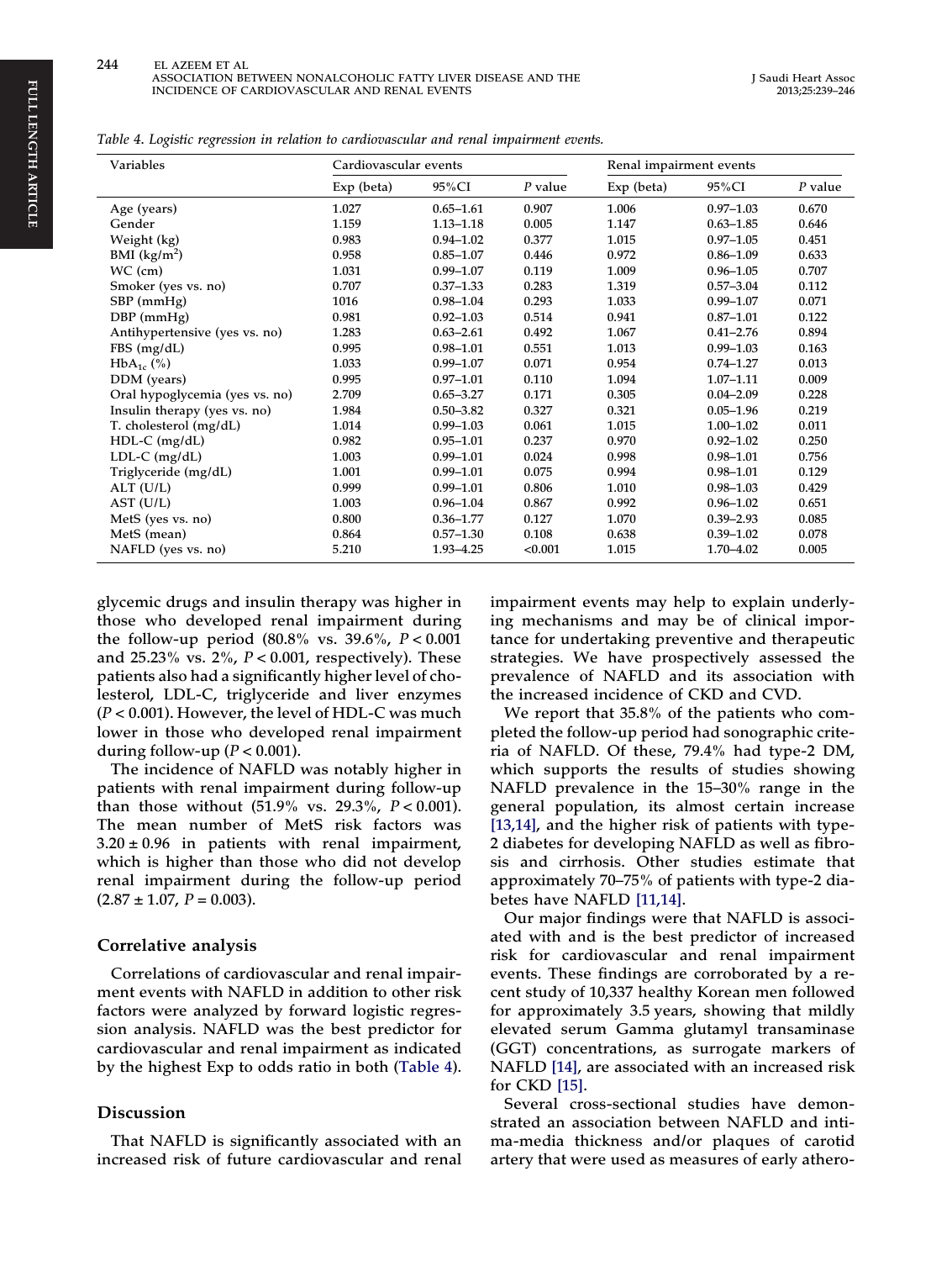sclerosis [\[5,16\].](#page-7-0) In a prospective case-control study, Targher et al report that NAFLD is a strong predictor for future cardiovascular events among type-2 diabetic patients [\[17\]](#page-7-0). As type-2 diabetes constitutes a very high-risk population for CVD, it was uncertain whether the study could be extrapolated to the general population. In a study of 14,874 middle-aged Finnish patients, mildly elevated GGT levels were independently associated with an increased risk of ischemic stroke in both sexes [\[18\].](#page-7-0) Among 7,613 middle-aged British men followed for 11.5 years, elevated GGT levels were independently associated with a significant increase in mortality from all causes and from CHD [\[19\].](#page-7-0)

Studies conducted by Masahide et al. [\[20\]](#page-7-0) and Targher et al. [\[12\]](#page-7-0) reported that both NAFLD and the MetS were predictors of cardiovascular events. Since there is a close association between the MetS – which is a well-known atherogenic condition – and NAFLD, then the mechanisms linking NAFLD with cardiovascular events are at least partly mediated by the atherogenic abnormalities of the MetS. In fact, a correlation between the severity of liver histology of NAFLD and early carotid atherosclerosis has been reported [\[16\]](#page-7-0), while the association between liver histology and severity of the MetS has been noted as well [\[21\]](#page-7-0). In a multivariate analysis based on the model that included NAFLD and the MetS simultaneously as covariates, both Targher et al. [\[12\]](#page-7-0) and Masahide et al. [\[20\]](#page-7-0) found that NAFLD but not the MetS retained an independent correlation with cardiovascular events. This suggests that NAFLD is not only a marker of cardiovascular and renal impairment events but may also be involved in their pathogenesis.

The possible mechanisms may include increased oxidative stress, subclinical inflammation, lipid abnormalities, endothelial dysfunction and an abnormal adipocytokine profile [\[22\]](#page-7-0).

Current understanding of the pathogenesis of NAFLD implies that lipids accumulate in hepatocytes, mainly in the form of triacylglycerol, in the presence of insulin resistance. The biological mechanisms potentially responsible for accelerated atherogenesis in NAFLD may either have origins in the visceral adipose tissue, in the liver, or in the liver as the target of systemic abnormalities  $[23]$ .

A leading role in the development of insulin resistance, inflammation and NAFLD is likely to be played by excess adiposity, including ectopic fat deposition. This ectopic fat is a source of multiple factors involved in atherogenesis, such as NEFA, hormones, pro-inflammatory cytokines and adipocytokines [\[24\].](#page-7-0)

Moreover, ectopic fat deposition in visceral adipose depots and heart increases the expression of several pro-inflammatory mediators leading to local macrophage infiltration and associated systemic chronic inflammation [\[24,25\].](#page-7-0)

The potential implications of our findings for patient care are that the detection of NAFLD during ultrasound examination especially in people with type-2 diabetes should alert clinicians to the coexistence or future development of other complications (including renal impairment and CVD). Thus, identifying people with NAFLD would highlight a subgroup of individuals who have type-2 diabetes and who should be targeted with intensive therapy to decrease the risk for developing CRD and CVD events.

# Limitations

- (1) We used an eGFR instead of a directly measured GFR to define renal impairment. A recent review reported that current GFR estimates had greater inaccuracy in populations without known chronic renal impairment than in those with the disease. However, current GFR estimates facilitate the detection, evaluation, and management of CRD, and many organizations recommend the use of equations with eGFR for the evaluation of renal function [\[8\].](#page-7-0)
- (2) NAFLD diagnosis was based on ultrasound imaging and exclusion of other secondary causes of chronic liver disease but was not confirmed by liver biopsy. It is known that none of the radiologic features can distinguish between non-alcoholic steatohepatitis and other forms of NAFLD and that only liver biopsy can assess the severity of damage and the prognosis. However, liver biopsy would be impossible to perform routinely, and liver ultrasonography is by far the most common way of diagnosing NAFLD in clinical practice. It has a sensitivity of 89% and a specificity of 95% in detecting moderate and severe steatosis, but this sensitivity is reduced when hepatic fat infiltration upon liver biopsy is <33%. Thus, some of those classified as having no NAFLD in this study could have underlying NAFLD, despite normal serum liver enzymes and a negative ultrasonography [\[13,14\].](#page-7-0)